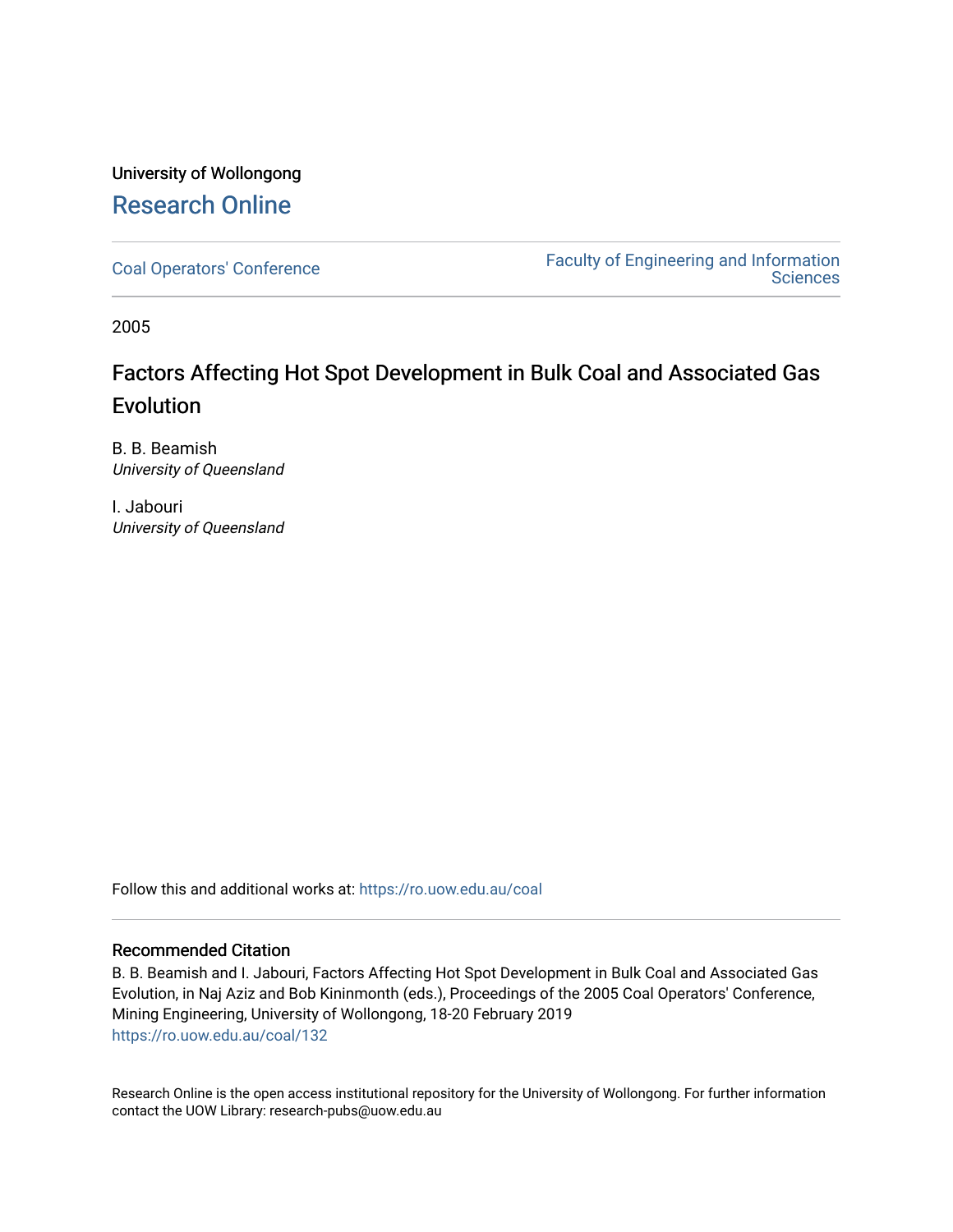# **Factors Affecting Hot Spot Development in Bulk Coal and Associated Gas Evolution**

**B B Beamish1 and I Jabouri<sup>2</sup>**

### **ABSTRACT**

There are many physical factors that can affect the self-heating rate of coal. The presence of seam gas has often been referred to as inhibiting coal self-heating due to the limited access of oxidation sites created by the presence of the gas adsorbed on the coal pores. Similarly, the presence of bed moisture in the coal also acts as an inhibitor of oxidation by blocking access of air into the pores. Gas drainage of a coal seam prior to mining removes both gas and moisture from the seam. Bulk coal self-heating tests in a two-metre column on both gassy, as-mined and gas-drained, dried high volatile bituminous coal show that removal of gas and moisture from the coal accelerates the rate of self-heating to thermal runaway from 8.5 days to 4.25 days, from a start temperature of 30°C, with an airflow of 0.25 L/min. The corresponding gas evolution pattern for each of these situations is different. Therefore, it is necessary to take this change in coal condition into consideration when developing a spontaneous combustion management plan.

# **INTRODUCTION**

Self-heating leading to spontaneous combustion continues to pose a significant hazard during the mining of coal. A recent example of this is Southland Colliery in December 2003, where a heating progressed to ignition forcing the mine to be closed. Unfortunately, the heterogenous nature of coal and the contributing factors that control whether heat is gained or lost from the coal/oxygen system make it difficult to predict the onset of a heating with any confidence.

Bulk coal self-heating tests have been limited due to the expense and time taken to obtain results. Some success has been obtained with various column-testing arrangements (Li and Skinner, 1986; Stott and Chen, 1992; Akgun and Arisoy, 1994; Arief, 1997), but the equipment used has not gained wide acceptance.

A new laboratory has been established within the School of Engineering at The University of Queensland (UQ) that uses a two-metre column to conduct a practical test capable of providing reliable data on coal self-heating (Beamish *et al*, 2002). This can be used to predict the onset of coal self-heating with acceptable engineering certainty for risk management purposes. Preliminary results from this new work are providing definitive insights into hot spot development (Beamish and Daly, 2004; Beamish, in press). This paper presents some examples, which show the effects of gas and moisture removal from coal.

### **COLUMN SELF-HEATING**

#### **Equipment**

Beamish *et al* (2002) describe the basic operation of the UQ two-metre column, which has a 62 L capacity, equating to 40 - 70 kg of coal depending upon the packing density used. The coal self-heating is monitored using eight evenly spaced thermocouples along the length of the column that are inserted into the centre of the coal at each location (Figure 1). Eight independent heaters correspond to each of these thermocouples and are set to switch off at 0.5°C below the coal temperature at each location so that



FIG 1 - Schematic of UQ two-metre column self-heating apparatus (modified from Arief, 1997).

heat losses are minimised and semi-adiabatic conditions are maintained radially.

## **Sample preparation**

A fresh run-of-mine high volatile bituminous coal sample was obtained from a Newcastle Region longwall mine for testing in the UQ two-metre column. The coal particle size was kept below 150 mm and a size distribution of the sample was determined prior to loading into the column. The average particle size of the coal was 8.19 mm, based on the procedure described by Kunii and Levenspiel (1991) for estimating the surface-volume average particle size from the size distribution of the coal. Three subsamples were taken at this stage to obtain data on the as-received moisture of the coal, which was determined to be 3.1 per cent.

## **Test procedure**

A standard test procedure has been developed for UQ two-metre column coal self-heating tests. The coal was loaded into the column with three 20 L plastic buckets. Once all the coal was in the column it was sealed and the heaters used to set the starting coal temperature, which in this case was 30°C. This was achieved overnight. Air was then introduced to the coal at 0.25 L/min. A computer records all data at ten-minute increments. The column has several safety devices including computer-controlled trips on the external heaters and a temperature trip on the air inlet line. These were set to ensure maximum safety during operation of the column.

<sup>1.</sup> MAusIMM, School of Engineering, The University of Queensland, Brisbane Qld 4072.

<sup>2.</sup> School of Engineering, The University of Queensland, Brisbane Qld 4072.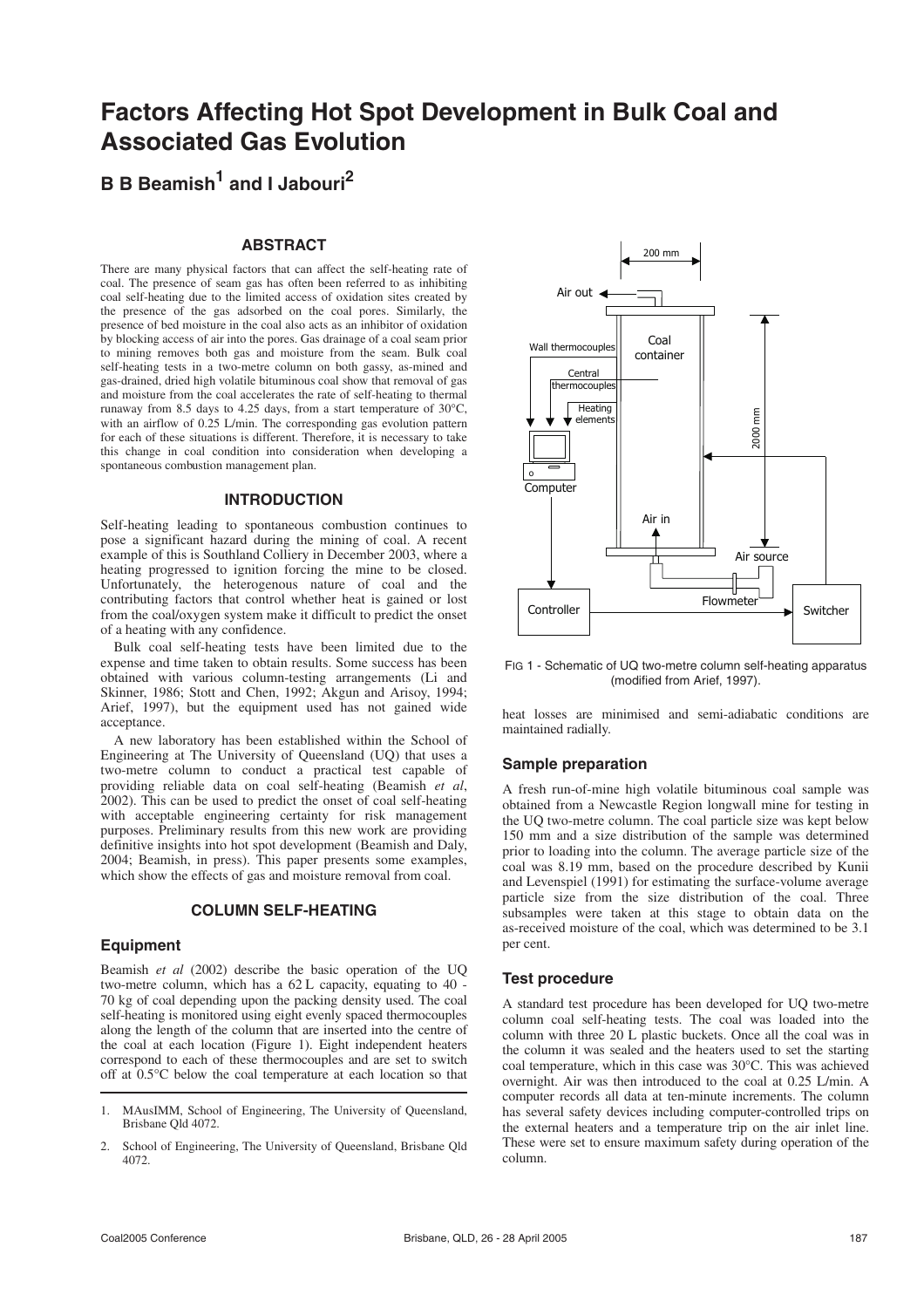Following the successful completion of this test, which developed a 220°C hot spot, the coal was allowed to cool and equilibrate at  $30^{\circ}$ C. In this state, the coal in the column resembles a gas-drained situation, as both seam gas and moisture have been removed from the coal. An airflow of 0.25 L/min was again applied to the column.

As each column test progressed regular gasbag samples were collected from the outlet. These were analysed by Simtars using standard gas chromatography.

# **RESULTS OF COLUMN TESTING**

#### **Hot spot development in gassy, as-mined coal at 30°C**

Figure 2 shows the temperature profile changes that take place with time in the column. In the initial stages of self-heating, a warm spot appears at 127 cm from the air inlet and progresses slightly downwind as the coal temperature continues to rise in this region. At around 85°C, the rise in the coal temperature in this region begins to slow and plateaus just below 100°C. Meanwhile, coal closer to the air inlet has been continually drying out and shortly after day eight a definite hot spot appears at 73 cm from the air inlet. Closer inspection of Figure 2 reveals that visible signs of the hot spot forming lower in the column begin as early as day six. The hot spot then begins to migrate towards the air source as the coal on the leading edge of the hot spot dries out and the hot spot chases the air to sustain the oxidation reaction. By day 11 a large hot spot in excess of 220°C is present 55 cm from the air inlet. At this stage the hot spot continues to migrate upwind as the coal dries out and also expands downwind due to convection.

#### **Hot spot development in gas-drained, dry coal at 30°C**

The methane content of the outlet gas for this test at 30°C was 0.8 per cent, compared with 2.1 per cent for the previous test at the same temperature. Similarly, the coal moisture content had reduced to less than 2.5 per cent (from a simple mass balance check and coal sample checks). Hence, there had been significant methane desorption and moisture losses during the hot spot development of the initial test, particularly in the region of highest coal temperature.

Hot spot development in the column for the non-gassy, dry coal test is summarised in Figure 3. While some warming appears in the upper half of the column, it is immediately overshadowed by a rapidly forming hot spot 55 cm from the air inlet (Figure 3). In this state there is no stepped rise in maximum coal temperature as the coal nearest the inlet is already predisposed to allow the air to reach oxidation sites in the coal. In other words the inhibiting effects of the seam gas and coal moisture in the pores of the coal have been removed.

### **Gas evolution in response to coal oxidation and hot spot development**

The coal sample contained seam gas rich in methane with a subordinate amount of carbon dioxide and traces of ethane. Consequently, there are some noticeable differences between the gas evolution patterns of the gassy, as-mined and non-gassy, dried coal self-heating tests. Methane evolution is shown in Figure 4. The initial gasbag for both tests shows elevated levels of methane due to the gas desorbing in a static air environment during temperature equilibration to 30°C. In the as-mined coal, there is a significant rise in the methane concentration due to gas desorption up until the coal reaches a temperature of 83°C. Beyond this temperature the methane concentration drops rapidly. No such feature is evident for the drier coal.

Appreciable quantities of hydrogen are evolved as the coal self-heats from 30°C to 120°C (Figure 5). This pattern is present for both the gassy and non-gassy coal and occurs in similar amounts. Consequently, the hydrogen is not being produced from seam gas desorption. At higher temperatures the hydrogen evolution appears to level off. Grossman, Davidi and Cohen (1993) and Nehemia, Davidi and Cohen (1999) have reported research into the mechanisms responsible for hydrogen production from low temperature coal oxidation. Their findings will be discussed later in this paper.

Ethane evolution shows a prolonged increase in concentration (Figure 6), which unlike methane extends beyond 83°C. The non-gassy coal shows a roughly linear increase in ethane concentration from 60°C onwards. This tends to suggest that ethane is being produced predominantly from low temperature coal oxidation of the non-gassy coal. However, in the case of the gassy coal ethane from both gas desorption and oxidation mechanisms appears to coexist.



FIG 2 - UQ two-metre column temperature profile showing hot spot development in gassy, as-mined coal.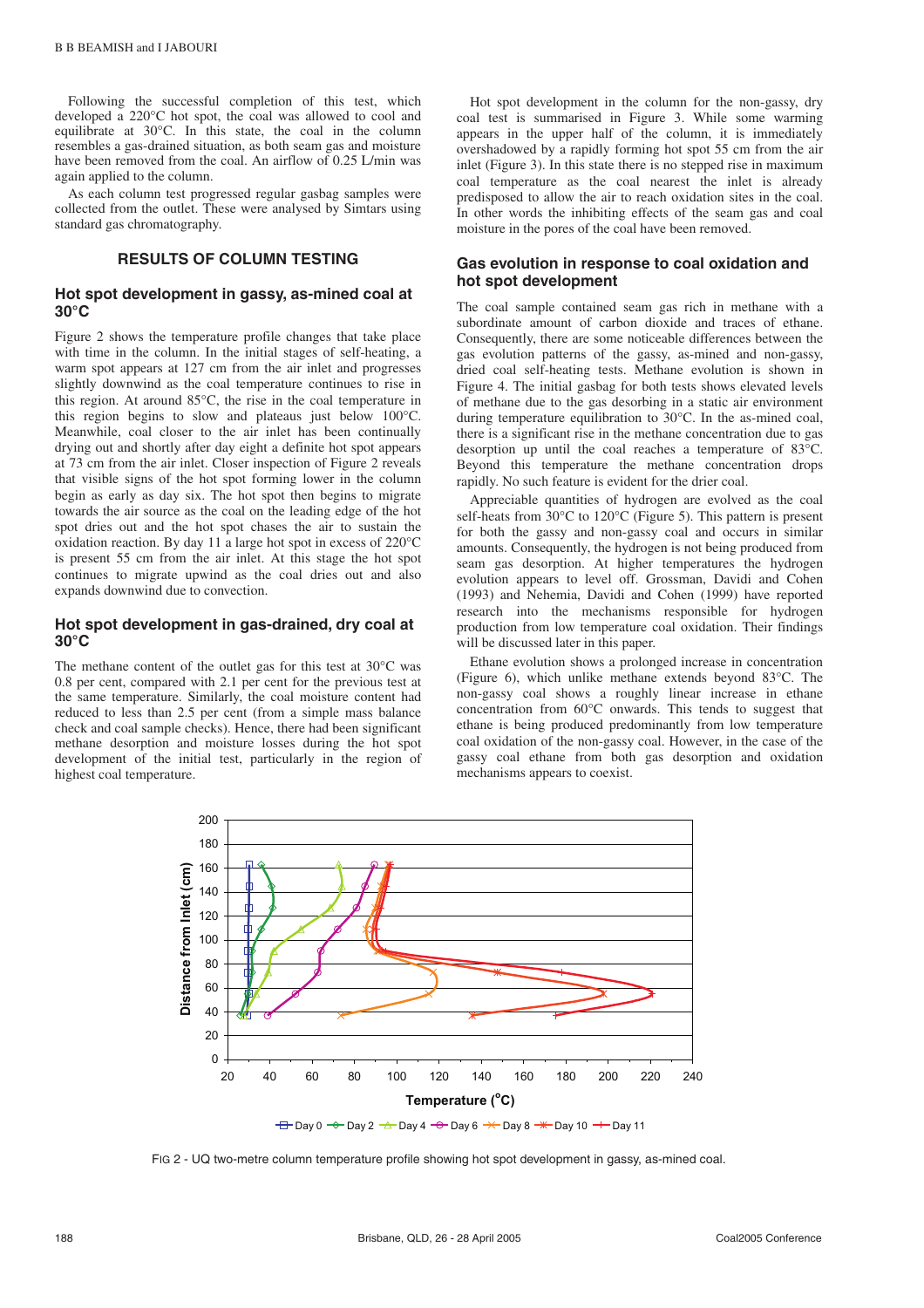

FIG 3 - UQ two-metre column temperature profile showing hot spot development in non-gassy, dry coal.



 $\bullet$  gassy, as-mined coal  $\circ$  non-gassy, dry coal

FIG 4 - Methane evolution as a function of maximum coal temperature.

Ethylene is not evolved in detectable quantities until the coal temperature exceeds 120°C (Figure 7). This temperature appears to be consistent for both gassy and non-gassy coals. The increase in ethylene concentration beyond this temperature is reasonably linear. There is a shift in the ethylene evolution trend above 180°C for the gassy coal, which also corresponds to a drop in ethane evolution. This tends to suggest these two gases are closely linked in terms of their evolution mechanism.

#### **Gas indicator ratios in response to coal oxidation and hot spot development**

One of the key gas indicators used by the coal industry is Graham's ratio. This is calculated as follows:

$$
GR (\%) = (CO \times 100) / (oxygen deficiency)
$$

where:

Oxygen deficiency =  $(20.93/78.11 \times N_2 - O_2)$ 

It should be noted that the factor for the nitrogen calculation is different to values quoted in most reference texts as the value used in these is for nitrogen plus inerts. However, the gas analyses provided by Simtars give the nitrogen as a separate value.

There is a noticeable difference between the Graham's ratio values of the gassy coal compared with the non-gassy coal (Figure 8). The non-gassy coal has a much higher Graham's ratio for a given temperature, presumably due to the ease of air access to oxidation sites. This finding has consequences for interpreting gas monitoring results in areas of a mine that has been gas-drained.

Young's ratio is another key indicator of coal self-heating progression. This ratio is calculated as follows:

 $YR = CO<sub>2</sub> / (oxygen deficiency)$ 

where:

Oxygen deficiency =  $(20.93/78.11 \times N_2 - O_2)$  $CO<sub>2</sub> = CO<sub>2</sub> - 0.035/78.11 \times N<sub>2</sub>$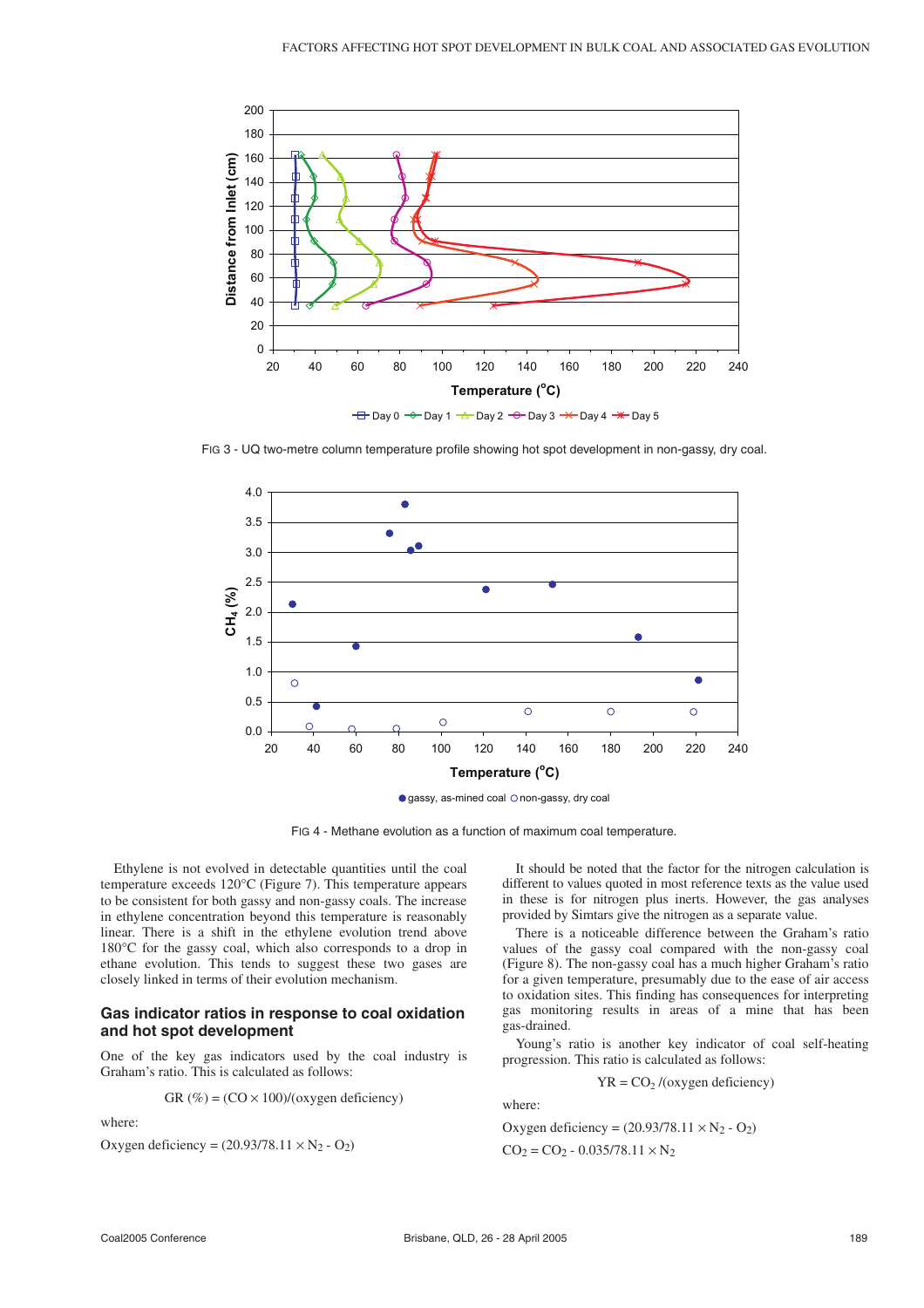

FIG 5 - Hydrogen evolution as a function of maximum coal temperature.



FIG 6 - Ethane evolution as a function of maximum coal temperature.



FIG 7 - Ethylene evolution as a function of maximum coal temperature.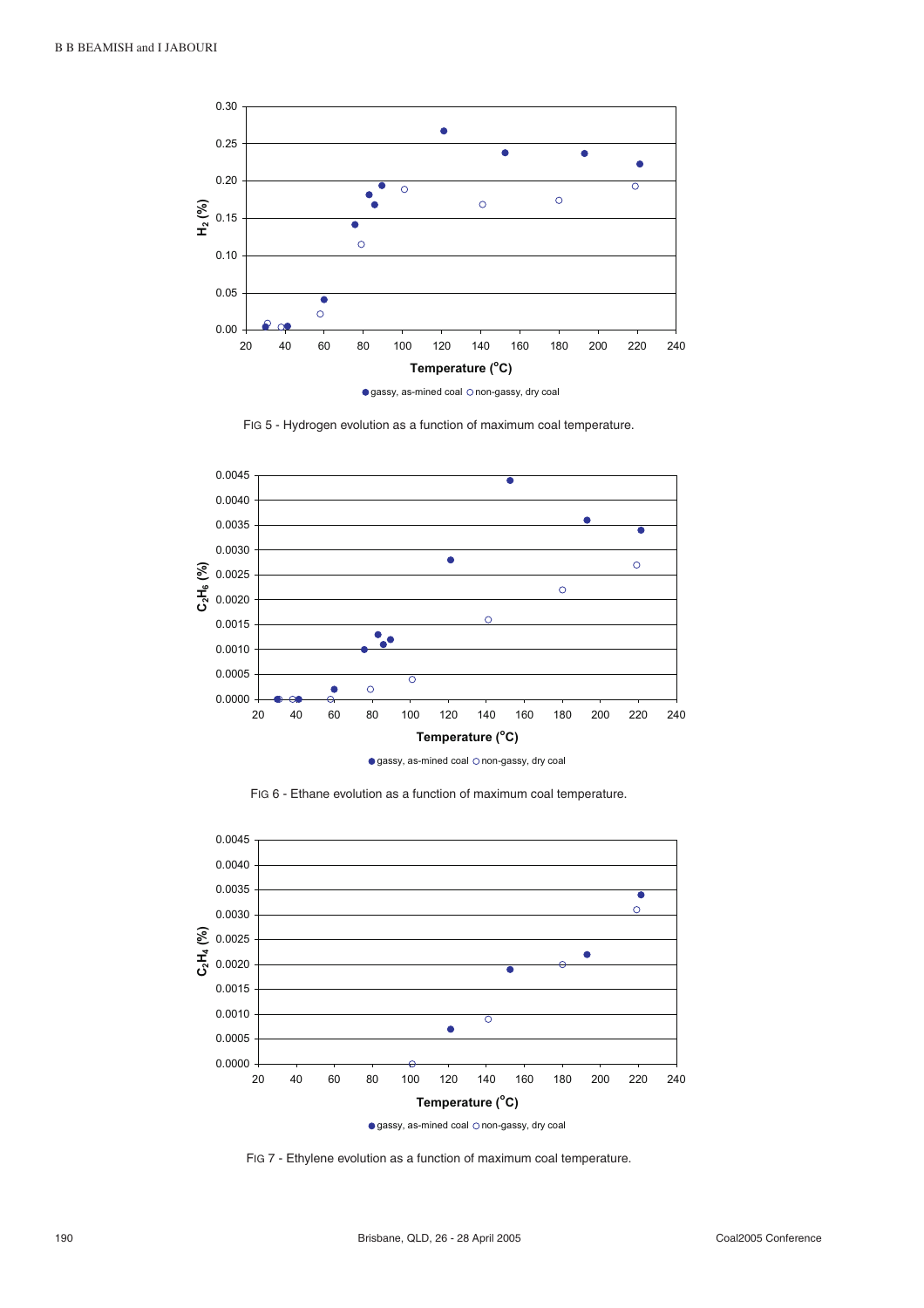

FIG 8 - Graham's ratio as a function of maximum coal temperature.



FIG 9 - Young's ratio as a function of maximum coal temperature.

At temperatures less than 90°C, the Young's ratio of the gassy coal is higher than for the non-gassy coal (Figure 9). The difference appears to be too great to be explained by the presence of additional carbon dioxide in the seam gas, which is present in only minor concentrations. Therefore, the additional carbon dioxide must be produced by another mechanism. At temperatures higher than 90°C, the Young's ratio of the non-gassy coal is higher than for the gassy coal, which is the equivalent trend to the Graham's ratio.

The  $H<sub>2</sub>/CO$  ratio shows exactly the same trend for both gassy and non-gassy coal (Figure 10). This ratio appears to reach a maximum near 80°C. The gassy coal reaches a higher maximum, which is almost three times that of the non-gassy coal, primarily due to the greater amount of carbon monoxide generated by the non-gassy coal. From this ratio it is clear that at temperatures lower than 80°C, the bulk coal self-heating from low-temperature oxidation of the coal favours a hydrogen generating mechanism. Once the coal temperature exceeds this value the carbon monoxide generating mechanism is favoured.

Nehemia, Davidi and Cohen (1999) have suggested that the low-temperature oxidation mechanism for the hydrogen production is decomposition of formaldehyde catalysed by coal:

$$
2CH_2O + O_2 \xrightarrow{\text{coal}} 2H_2 + 2CO_2
$$

It is interesting to note that the by-product of this reaction is carbon dioxide. The imbalance shown by the Young's ratio for the gassy coal may be strong evidence to support this reaction mechanism. Chamberlain, Barrass and Thirlaway (1976) also noted reasonable quantities of aldehydes being evolved from coal oxidation in this temperature range, which would further support this mechanism as a likely source of the hydrogen.

## **HOT SPOT DEVELOPMENT FEATURES OF GASSY AND NON-GASSY COAL**

The hot spot development features seen in the UQ two-metre column test are entirely consistent with the moist coal self-heating models of Schmal, Duyzer and van Heuven (1985), Arisoy and Akgun (1994), Portola (1996) and Monazam, Shadle and Shamsi (1998). In particular, the moist coal model of Schmal, Duyzer and van Heuven (1985) predicts the plateau effect of the initial hot spot development (Figure 11). They maintain heat effects due to evaporation and condensation of moisture is responsible for the coal reaching a constant maximum temperature of 80 - 90°C. This level continues until the coal becomes dry locally, after which a steep temperature rise occurs at the dried spot.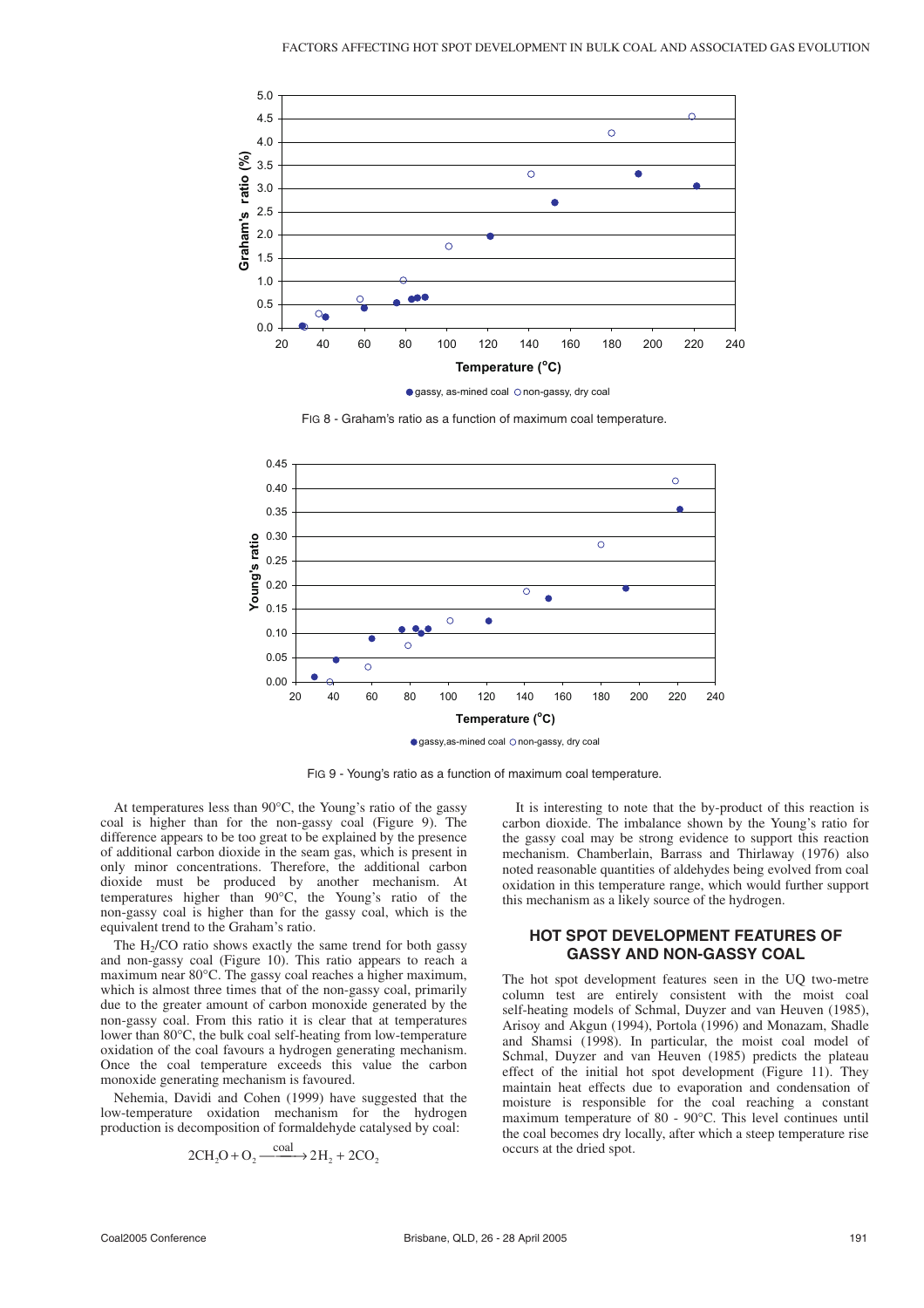

FIG 10 - H<sub>2</sub>/CO ratio as a function of maximum coal temperature.



FIG 11 - Maximum coal temperature during bulk coal self-heating.

In all these models, it is clearly shown that the higher the moisture content of the coal, the longer it takes to reach dangerous temperatures. The difference between gas-drained, dried coal and the as-mined, moist coal illustrates this feature (Figure 11). In fact, the maximum temperature curve for the gas-drained, dry coal is a direct match of the dry model proposed by Schmal, Duyzer and van Heuven (1985). It took 4.25 days to reach temperatures in excess of 150°C for the dried coal condition and 8.5 days to reach the same stage in the moist coal. Equally important, is the fact that for the dried coal, the migration towards the air source is much faster as heat is not used up to evaporate moisture from the coal on the leading edge of the hot spot.

These findings have major implications for coal mines practising coal seam gas drainage. It is well known that gas-drained coal is dry and dusty when mined. Consequently, any Spontaneous Combustion Management Plan must consider the elevated risk of coal self-heating that results from gas drainage. Small-scale  $R_{70}$  testing by Beamish, Barakat and St George (2001), which is a dry coal test, shows that as rank decreases below medium volatile bituminous, the self-heating rate of the coal increases dramatically. Hence, gas drainage of coals in the low rank high volatile bituminous range will create a higher risk of self-heating than for the non-drained coal in the same mine.

To mitigate the elevated risk of self-heating from gas drainage there is a need to consider returning moisture to the coal. This could be achieved through water infusion. The difficulty encountered here is how efficient are the procedures for doing this. Future research into this area would be most beneficial to all underground coal mines, as the water infusion would also help with dust suppression during mining.

#### **CONCLUSIONS**

The UQ two-metre column is producing coal self-heating results that are consistent with both theory and practice. In particular the hot spot development matches closely with several published models for coal self-heating. Features of moisture transfer and hot spot migration are clearly visible in the column. Under the conditions used for testing a high volatile bituminous coal, a hot spot reached thermal runaway (>150°C) after 8.5 days from a gassy, as-mined state. The same coal in a gas-drained, dried state reached thermal runaway after only 4.25 days. These results indicate that it is sensible to consider some form of water infusion for coal that has been gas-drained.